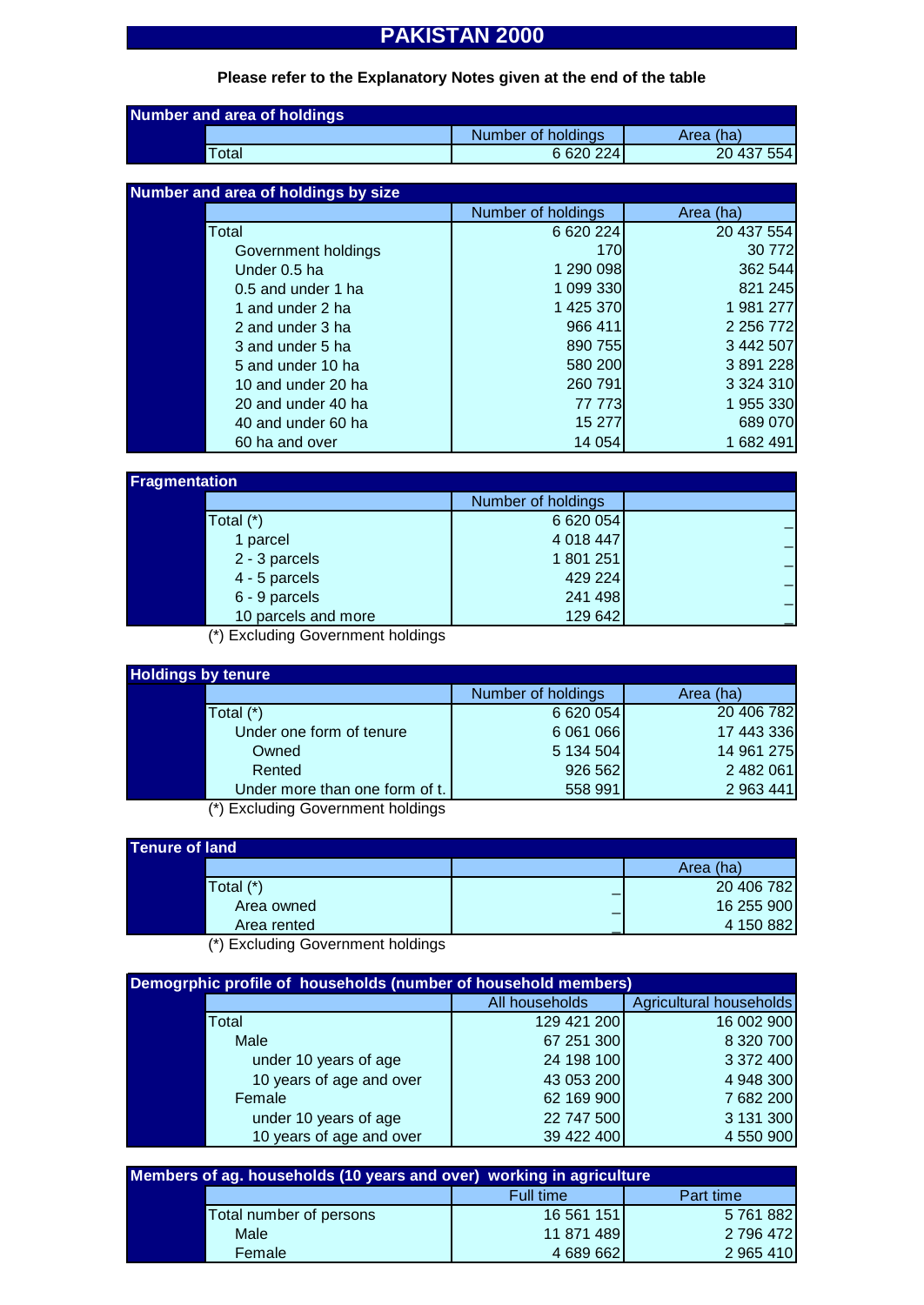| Hired permanent agricultural workers engaged by ag. households |                  |                      |                   |
|----------------------------------------------------------------|------------------|----------------------|-------------------|
|                                                                |                  | Number of households | Number of workers |
|                                                                | $\mathsf{Total}$ | 295 974              | 660 180           |

| <b>Land use</b> |                            |                    |            |
|-----------------|----------------------------|--------------------|------------|
|                 |                            | Number of holdings | Area (ha)  |
|                 | <b>Total land</b>          | 6 620 224          | 20 437 554 |
|                 | Arable land                | 6 331 949          | 16 498 489 |
|                 | Land under temporary crops | 6 250 305          | 15 458 894 |
|                 | Land temporarily fallow    | 364 464            | 1 039 595  |
|                 | Wood or forest land        | 169 293            | 258 118    |
|                 | All other land             |                    | 3 680 943  |
|                 | Unused and potentially     |                    |            |
|                 | productive                 | 759609             | 2878520    |
|                 | Unproductive               | 665701             | 802423     |

| <b>Temporary crops</b> |               |                           |           |
|------------------------|---------------|---------------------------|-----------|
|                        |               | <b>Holdings reporting</b> | Area (ha) |
|                        | <b>Wheat</b>  | 5 329 625                 | 9 473 772 |
|                        | Rice          | 1 612 914                 | 2 919 551 |
|                        | Maize         | 1 135 345                 | 874 429   |
|                        | <b>Cotton</b> | 1 626 779                 | 3 202 126 |

| <b>Permanent crops</b> |                           |                        |  |
|------------------------|---------------------------|------------------------|--|
|                        | <b>Holdings reporting</b> | Number of trees/plants |  |
| Almonds                | 22 385                    | 1 275 642              |  |
| Apples                 | 200 292                   | 12 509 826             |  |
| Apricots               | 167 929                   | 2708769                |  |
| <b>Bananas</b>         | 29 346                    | 11 706 469             |  |
| Cheeku                 | 3 1 4 1                   | 225 682                |  |
| <b>Cherries</b>        | 6796                      | 322 716                |  |
| Dates                  | 165 306                   | 6 826 415              |  |
| Grapes                 | 61 147                    | 257 029                |  |
| Guavas                 | 122 982                   | 4 321 354              |  |
| Kino/Fruiter           | 95 718                    | 14 255 697             |  |
| Lemons                 | 86 416                    | 496 737                |  |
| Logat                  | 22 008                    | 619 460                |  |
| Mangoes                | 311 318                   | 8 689 998              |  |
| <b>Mulberries</b>      | 190 544                   | 909 050                |  |
| Oranges                | 84 038                    | 3786395                |  |
| Papayas                | 2 5 4 3                   | 96 393                 |  |
| Peaches                | 72 504                    | 1 492 468              |  |
| Pears                  | 87 863                    | 502 000                |  |
| Persimmons             | 27 048                    | 655 481                |  |
| <b>Plums</b>           | 125 597                   | 2 3 2 6 1 5 3          |  |
| Pomegranates           | 48 183                    | 1 058 972              |  |
| Sweet lemons           | 56 361                    | 577 869                |  |
| Walnuts                | 200 964                   | 1 296 575              |  |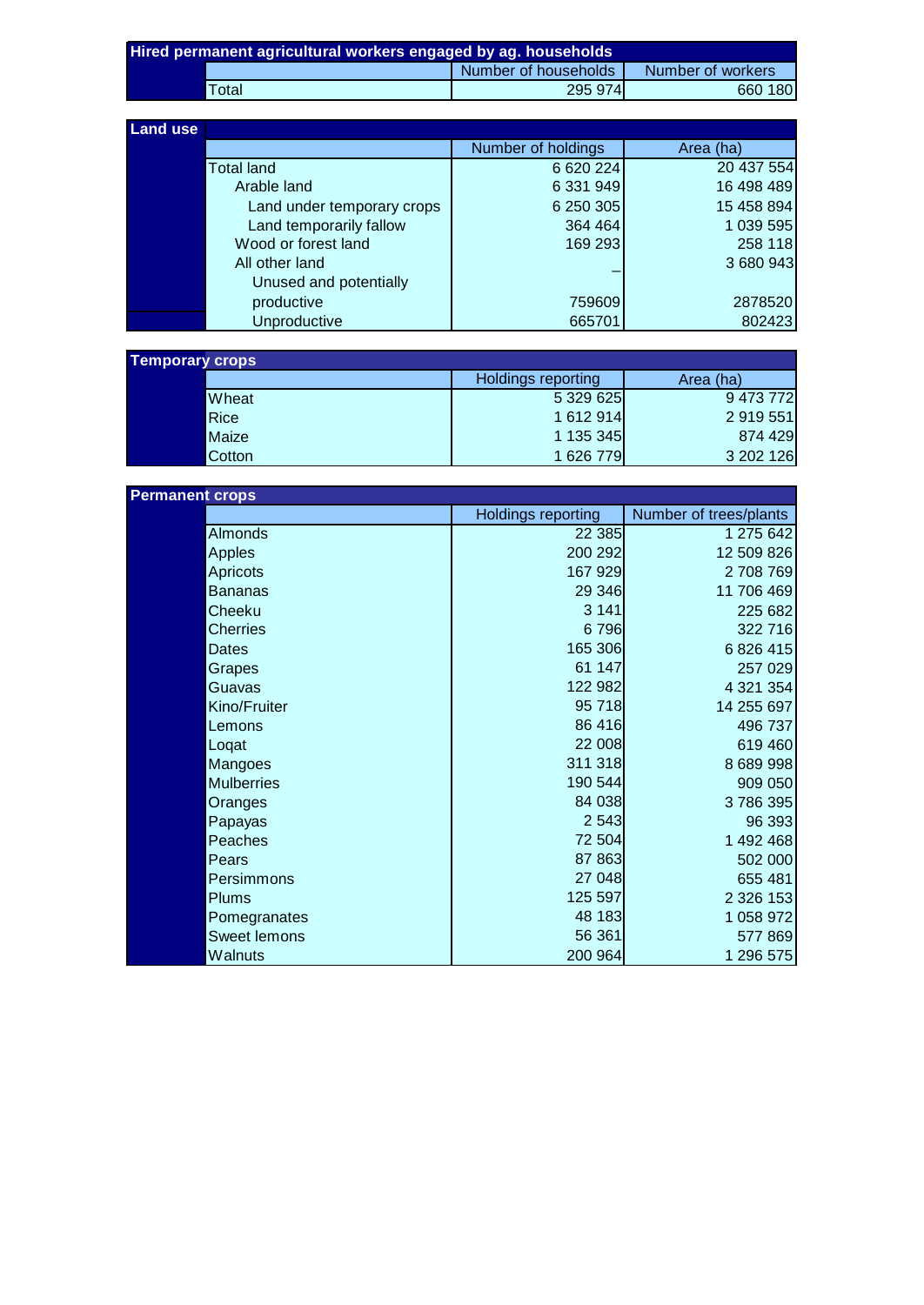| <b>Livestock</b> |                         |                           |            |
|------------------|-------------------------|---------------------------|------------|
|                  |                         | <b>Holdings reporting</b> | Head/units |
|                  | Cattle, total           | 4 895 702                 | 17 304 250 |
|                  | under 3 years of age    | 3 569 066                 | 5 884 672  |
|                  | 3 years of age and over |                           | 11 419 578 |
|                  | Male                    | 1 554 238                 | 2 761 275  |
|                  | Female                  | 4 240 998                 | 8 658 319  |
|                  | Buffaloes, total        | 5 312 649                 | 18 643 966 |
|                  | under 3 years of age    | 4 149 867                 | 7 039 034  |
|                  | 3 years of age and over |                           | 11 604 932 |
|                  | Male                    | 562 195                   | 920 094    |
|                  | Female                  | 4 943 482                 | 10 684 833 |
|                  | Sheep, total            | 1177360                   | 13 130 751 |
|                  | under 1 year of age     | 785 022                   | 3711005    |
|                  | 1 year of age and over  |                           | 9 419 746  |
|                  | Male                    | 515 911                   | 1 835 724  |
|                  | Female                  | 994 141                   | 7 584 018  |
|                  | Goats, total            | 5 302 787                 | 34 759 109 |
|                  | under 1 year of age     | 3 902 919                 | 11 055 803 |
|                  | 1 year of age and over  |                           | 23 703 306 |
|                  | Male                    | 1705776                   | 4 571 482  |
|                  | Female                  | 4 909 359                 | 19 131 830 |
|                  | Camels, total           | 297 376                   | 613 691    |
|                  | under 3 years of age    | 120 795                   | 196 312    |
|                  | 3 years of age and over | 266 438                   | 417 379    |
|                  | Horses, total           | 205 383                   | 274 595    |
|                  | under 3 years of age    | 53 183                    | 67750      |
|                  | 3 years of age and over | 171 530                   | 206 845    |
|                  | Mules, total            | 55 088                    | 91 127     |
|                  | under 3 years of age    | 14 635                    | 21 4 4 0   |
|                  | 3 years and over        | 46 540                    | 69 687     |
|                  | Asses, total            | 2 2 2 4 2 8               | 2 977 534  |
|                  | under 3 years of age    | 629 119                   | 737 601    |
|                  | 3 years of age and over | 1839824                   | 2 239 933  |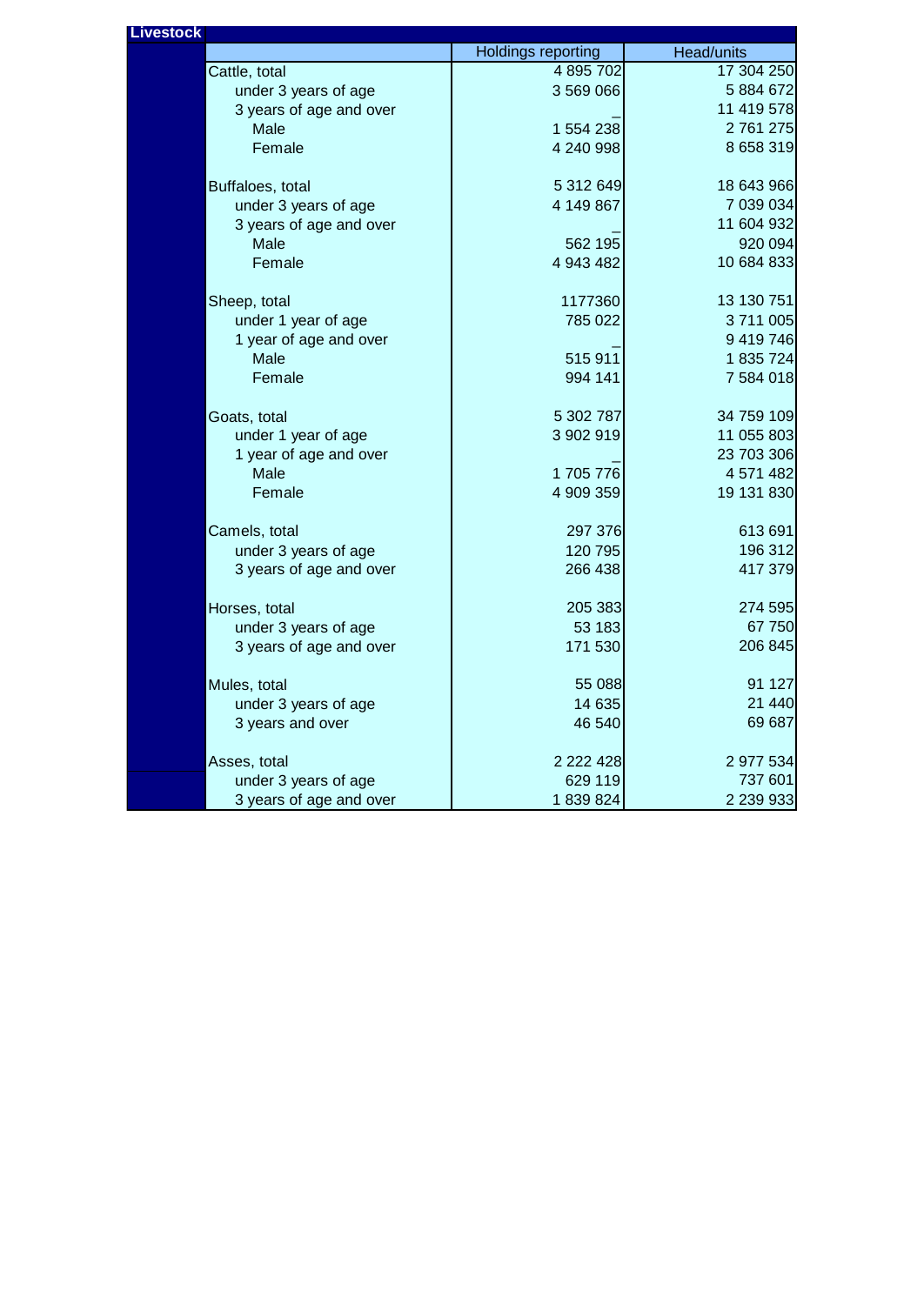# **PAKISTAN - Agricultural Census 2000 - Explanatory Notes**

#### **Historical outline:**

The first Census of Agriculture in Pakistan was conducted in 1960, the second in 1972, the third in 1980 and the fourth in 1990. Data presented here refer to the fifth Census of Agriculture, undertaken in 2000 in conjunction with the World Census of Agriculture Programme (WCA) laid down by the Food and Agriculture Organization of the United Nations (FAO).

#### **Organization:**

The 2000 Census of Agriculture was conducted by the Agricultural Census Organization, which works as an attached Department to the Statistics Division of the Government of Pakistan. The census taking exercise was guided by an Advisory Committee, comprising about 50 members drawn from the concerned Federal and Provincial Government Departments, Universities, Research Institutes, and from the Agricultural Development Bank. Farmers were also included in the Advisory Committee as non-official members. Agricultural Census Act, 1958 provided the legal basis for undertaking census operation.

## **Enumeration period:**

Enumeration periods were:

- January-March 2000 in "Hot Area";
- April –June 2000 in "Cold Area";
- July-August 2000 in "Very Cold Area" (Northern Areas).

## **Reference date:**

Data on land and land utilization pertain to the agricultural year 1999-2000 (mid March, 1999 to mid March 2000). It covers two agricultural seasons, viz,, Kharif 1999 and Rabi 1999-2000. Data on number and size of farms, and all other items, refer to the enumeration periods.

#### **Definitions:**

*Household* means a person or a group of persons living together and eating from the same kitchen, whether or not related to each other, with the exclusion of hospital, prisons, jails and hotels. Households could be:

- *Farm Households:* include households operating any farm area irrespective of their ownership and whether operated individually or jointly with other households. Farm households may or may not have any livestock.
- *Non-Farm Households:* include households not operating any farm area. Households owning land but not operating any land area are also included.
- **Live stock Holder:** Any household having at least one head of cattle/ buffalo or 5 sheep/ goats but not operating any farm area.
- *Agricultural Households:* include farm Households and/or Livestock Holders.
- *Non-Agricultural Households:* refer to households which do not fall in the category of farm Households and/or Livestock Holders.

#### **Coverage:**

The census covered the whole country, i.e. North West Frontier Provinces (NWFP), Punjab, Sindh and Balochistan Provinces. The geographic coverage was also extended to Northern Areas, Azad Jammu and Kashmir, each one considered as a separate entity.

#### **Frame:**

The following frames were prepared:

- A list of National Certainty Holdings comprising all Government and Private farms of 100 acres (40.469 hectares) or more, scattered all over the country.
- A list of Mouzas (villages) arranged by Patwar and Kanungo Circles (groups of villages reporting a uniform assessment rate originated by similar conditions of soil, rainfall, climate, etc.). Purely forest and urban Mouzas were excluded.
- A complete list of urban blocks.
- A list of households in selected mouzas reporting specified *area* characteristics.
- A list of households in sampled mouzas reporting specified *livestock* characteristics.

#### **Methods:**

The Agricultural Census 2000 was sample based. The design varied for different regions in view of the ground realities. Therefore, the entire country was divided into three distinct parts:

- In rural settled areas of NWFP, Punjab and Sindh Provinces, a three stage weighted and stratified sample design was applied.
- In rural settled areas of Balochistan, Azad Jammu and Kashmir, a single stage weighted sample was used.